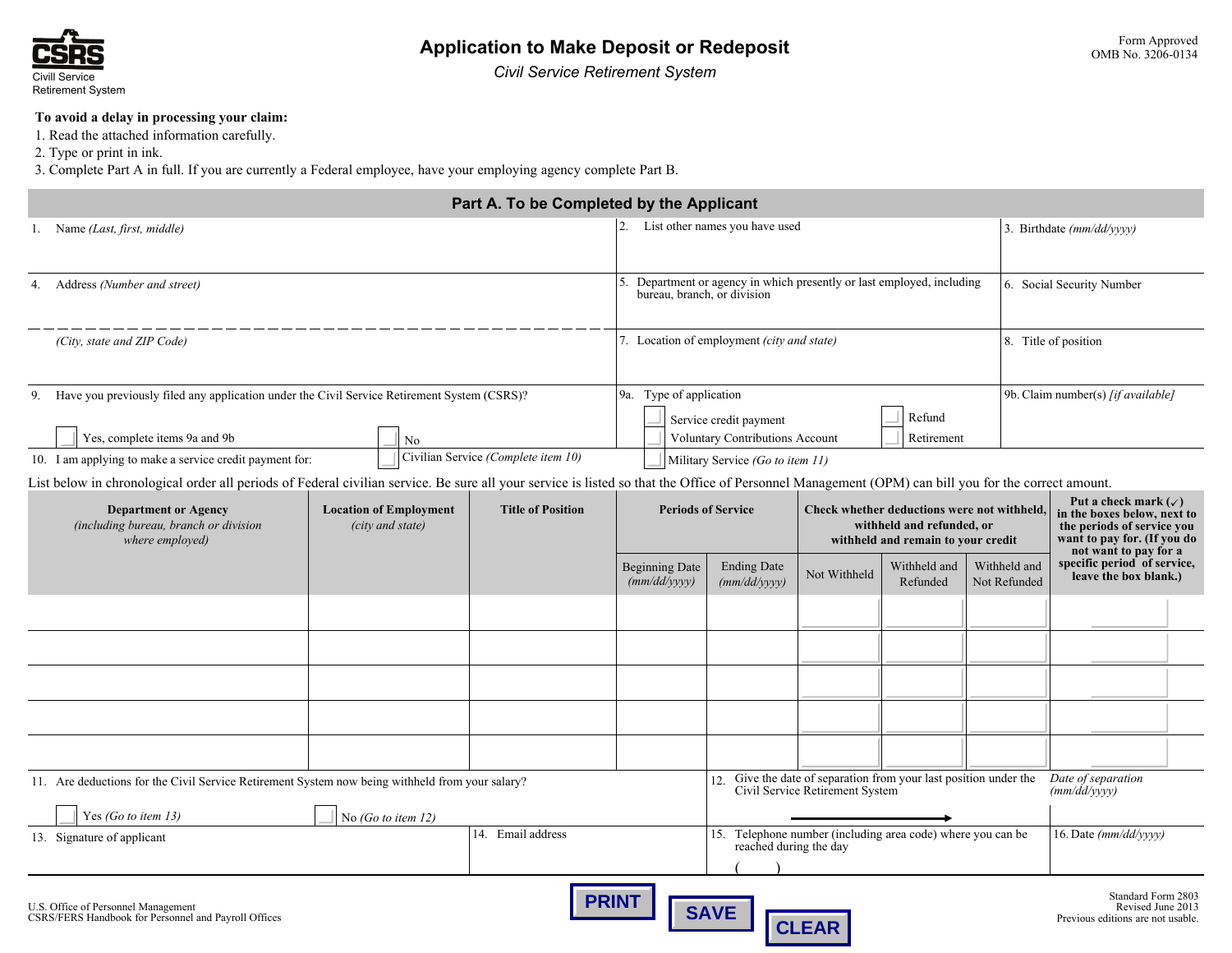# **Part B. To Be Completed by the Employing Agency**

**Instructions to the Agency -** This application is not to be used as a means for verifying service for leave, retention or other non-retirement purposes. The procedures for verifying service for establishing creditability of service are contained in Chapter 20 of the CSRS/FERS Handbook. If more space is needed for information requested in Item 3, please attach a separate sheet. Show the name and Social Security Number of the applicant on the separate sheet (SF 2801-1 may be used for this purpose).

| . . | Is the employee in a position subject to civil service retirement coverage? |  | Exact date civil service retirement deductions began for the current appointment |
|-----|-----------------------------------------------------------------------------|--|----------------------------------------------------------------------------------|
|     | Y es<br>NО                                                                  |  | (mm/dd/vvvv)<br>----                                                             |

#### **Civilian Service Not Under a Retirement System for Federal Employees**

3.

From verified service documented in official personnel records, list any Federal civilian service not subject to a retirement system for Federal (or D.C. Government) employees. If total basic salary earned for any such period is known, a summary entry may be entered on the right-hand side below. Otherwise, show each change affecting basic salary during the period of service. Any period of nondeduction service claimed on the front of this form which cannot be verified from official records should be listed and noted in the "Leave Without Pay" column as "Unverified." NOTE: This information will also be requested (on the SF 2801-1) in connection with the employee's retirement. The agency should keep a copy of this schedule to facilitate completion of the SF 2801-1.

| Nature of action          | <b>Effective date</b> | <b>Basic</b> | <b>Salary basis</b>                  | Leave<br>without pay | If basic salary actually earned is available,<br>make summary entry below. |                    |                 |
|---------------------------|-----------------------|--------------|--------------------------------------|----------------------|----------------------------------------------------------------------------|--------------------|-----------------|
| (Appt., pro., res., etc.) | (mm/dd/yyyy)          | salary rate  | (per annum, per<br>hour, WAE, etc.)* |                      | From<br>(mm/dd/yyyy)                                                       | To<br>(mm/dd/yyyy) | Total<br>Earned |
|                           |                       |              |                                      |                      |                                                                            |                    |                 |
|                           |                       |              |                                      |                      |                                                                            |                    |                 |
|                           |                       |              |                                      |                      |                                                                            |                    |                 |
|                           |                       |              |                                      |                      |                                                                            |                    |                 |
|                           |                       |              |                                      |                      |                                                                            |                    |                 |
|                           |                       |              |                                      |                      |                                                                            |                    |                 |
|                           |                       |              |                                      |                      |                                                                            |                    |                 |
|                           |                       |              |                                      |                      |                                                                            |                    |                 |
|                           |                       |              |                                      |                      |                                                                            |                    |                 |
|                           |                       |              |                                      |                      |                                                                            |                    |                 |
|                           |                       |              |                                      |                      |                                                                            |                    |                 |

If part-time, provide the number of hours in the scheduled tour of duty and dates of each change in tour of duty. If employee claims to have worked more than the scheduled tour(s), provide number of hours worked at each pay rate. If intermittent (WAE), provide the number of hours or days worked, if available, at each pay rate.

**Certification** - The information entered above is based on official records of this agency and is correct. There is no official personnel or fiscal record in this agency of the additional service (if any) alleged by the employee and marked "Unverified" in item 3.

| Agency address | Signature                              | Date (mm/dd/yyyy)                   |
|----------------|----------------------------------------|-------------------------------------|
|                |                                        |                                     |
|                | Official title                         | Email address                       |
|                |                                        |                                     |
|                | Telephone number (including area code) | Fax number (including area<br>code) |
|                |                                        |                                     |

#### **Privacy Act and Public Burden Statement**

Solicitation of this information is authorized by the Civil Service Retirement law (Chapter 83, title 5, U.S. Code). The information you furnish will be used to determine your eligibility to make deposits or redeposits to the Civil Service Retirement and Disability Fund, to identify records properly associated with your application, to obtain additional information if necessary, and to maintain a uniquely identifiable claim file. The information may be shared and is subject to verification, via paper, electronic media, or through the use of computer matching programs, with national, state, local or other charitable or social security administrative agencies in order to determine benefits under their programs, to obtain information necessary for determination or continuation of benefits under this program, or to report income for tax purposes. It may also be shared and verified, as noted above, with law enforcement agencies when they are investigating a violation or potential violation of civil or criminal law. Executive Order 9397 (November 22, 1943) authorizes the use of the Social Security Number. Failure to furnish the requested information may delay or make it impossible for us to determine your eligibility to make payments.

We estimate this form takes an average 30 minutes per response to complete, including the time for reviewing instructions, getting the needed data, and reviewing the completed form. Send comments regarding our estimate or any other aspect of this form, including suggestions for reducing completion time, to the Office of Personnel<br>Management (OPM), Retirement Services Publications Team collect this information, and you are not required to respond, unless this number is displayed.



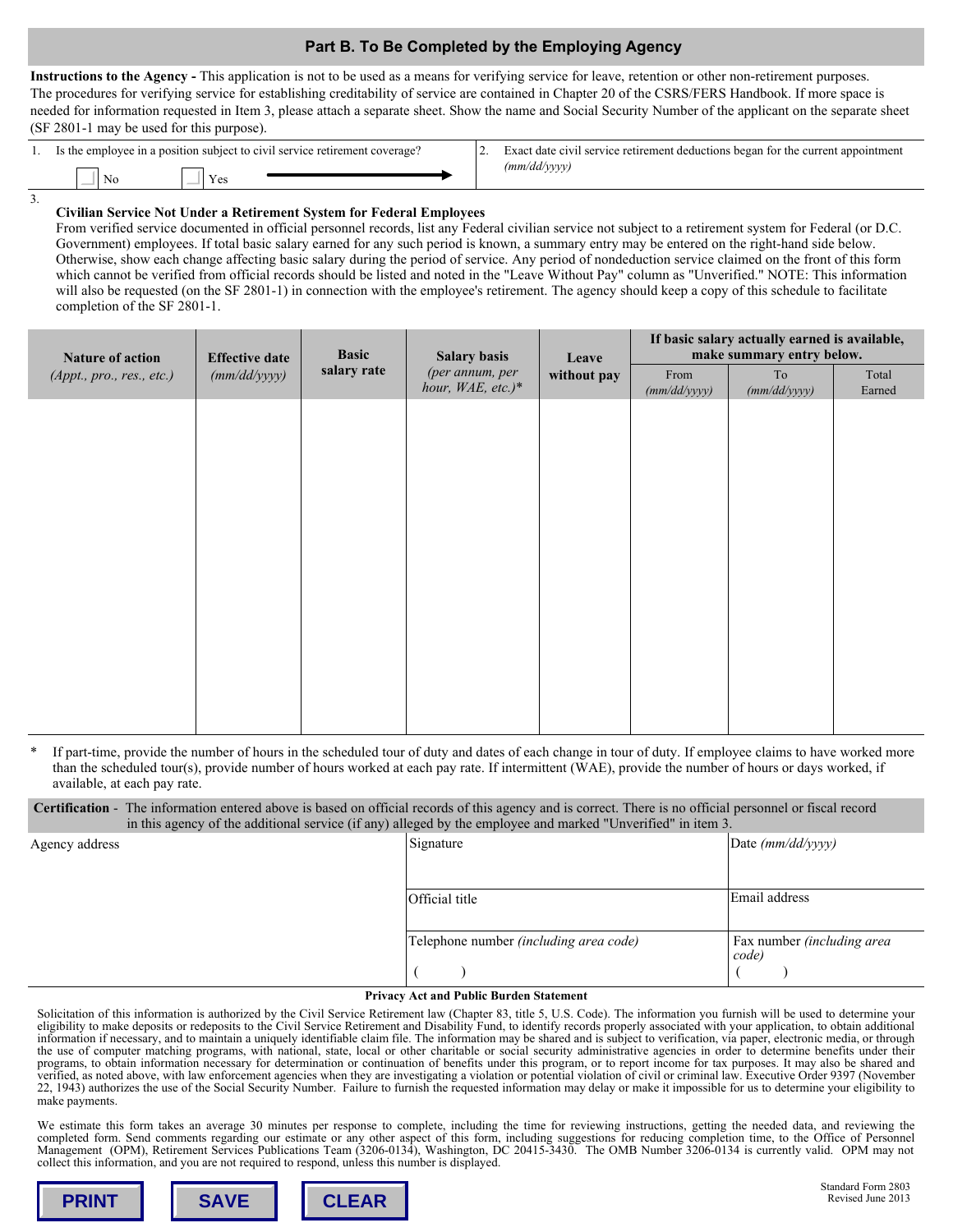# **Information Regarding Deposit and Redeposit**

*Civil Service Retirement System* 

*Detach this information sheet before filling out the application. Read this information carefully before filling out the attached application.*

## **Who Should Use This Application?**

You should use this application if you are covered by the Civil Service Retirement System (CSRS) and you want to pay a deposit or a redeposit for civilian service. You should **not** use this application if you are covered by the Federal Employees Retirement System (FERS).

# **Credit for Military Service Performed After December 31, 1956**

To make payment for military service performed after December 31, 1956, refer to the instructions on SF 2803A, *Application to Pay Military Deposit,* which is part of this package. Only current CSRS-covered employees may apply to pay military deposits.

# **What You Should Know About Deposit for Civilian Service Under CSRS**

**Deposit** is a payment to the retirement fund to cover a period of civilian service during which no retirement deductions were withheld from your salary (also called "nondeduction" service).

You do not have to make a deposit if you do not wish to do so. However, if you do not make the deposit —

- **For nondeduction service performed before October 1, 1982,** you will receive credit toward your retirement annuity. Your annuity will be permanently reduced by 10% of the amount due as a deposit. For example, if a deposit of \$600 is required and it is not paid, the annuity is permanently reduced by \$60 a year (or \$5 a month). On the other hand, if a deposit of \$600 is made, it will increase the annuity by \$60 a year.
- **For nondeduction service performed on or after October 1, 1982,** you will receive no credit in the computation of your annuity. The period of service will be creditable for title and average salary purposes whether or not a deposit is made.

**The amount of your deposit** will be the percentage of your basic salary shown below, plus interest.

| <b>Dates of Service</b> | <b>Deduction</b><br>Rate |
|-------------------------|--------------------------|
|                         |                          |
|                         |                          |
|                         |                          |
|                         |                          |
|                         |                          |
|                         |                          |
|                         |                          |
|                         |                          |

(Certain special categories of employees are subject to higher percentage deductions as specified in 5 U.S.C. 8334.)

# **What You Should Know About CSRS Redeposit**

**Redeposit** is a payment to the retirement fund to cover a period of service for which retirement reductions were withheld from your salary and later refunded to you.

You do not have to make a redeposit if you do not wish to do so. However, if you do not make the redeposit —

- **For service which ended on or after March 1, 1991,**  you will receive no credit in the computation of your annuity for the period of service covered by the refund. This usually results in a reduction in the amount of your annuity, or, in the event of death, your eligible widow's (or widower's) annuity. The period of service will be creditable for title and average salary purposes whether or not a redeposit is made.
- **For service which ended before March 1, 1991, if your final separation occured on or after October 29, 2009,** you will receive credit in your annuity computation for the period of service covered by the refund.

If you do not pay the redeposit for this service, your annuity will be permanently, actuarially reduced because the redeposit is not paid. The amount of the reduction will be based on factors which will be divided into the amount of redeposit and interest you owe at retirement.

If you retire on disability, you will not receive credit for service with unpaid redeposits. This means that should you retire because of a disability, you could find that you must pay for the service to receive credit for it and that the accrual of interest has increased the amount you must pay.

**The amount of redeposit** will be the sum of the refund plus interest from the date the refund was paid to the date of redeposit (or commencing date of annuity, whichever is earlier).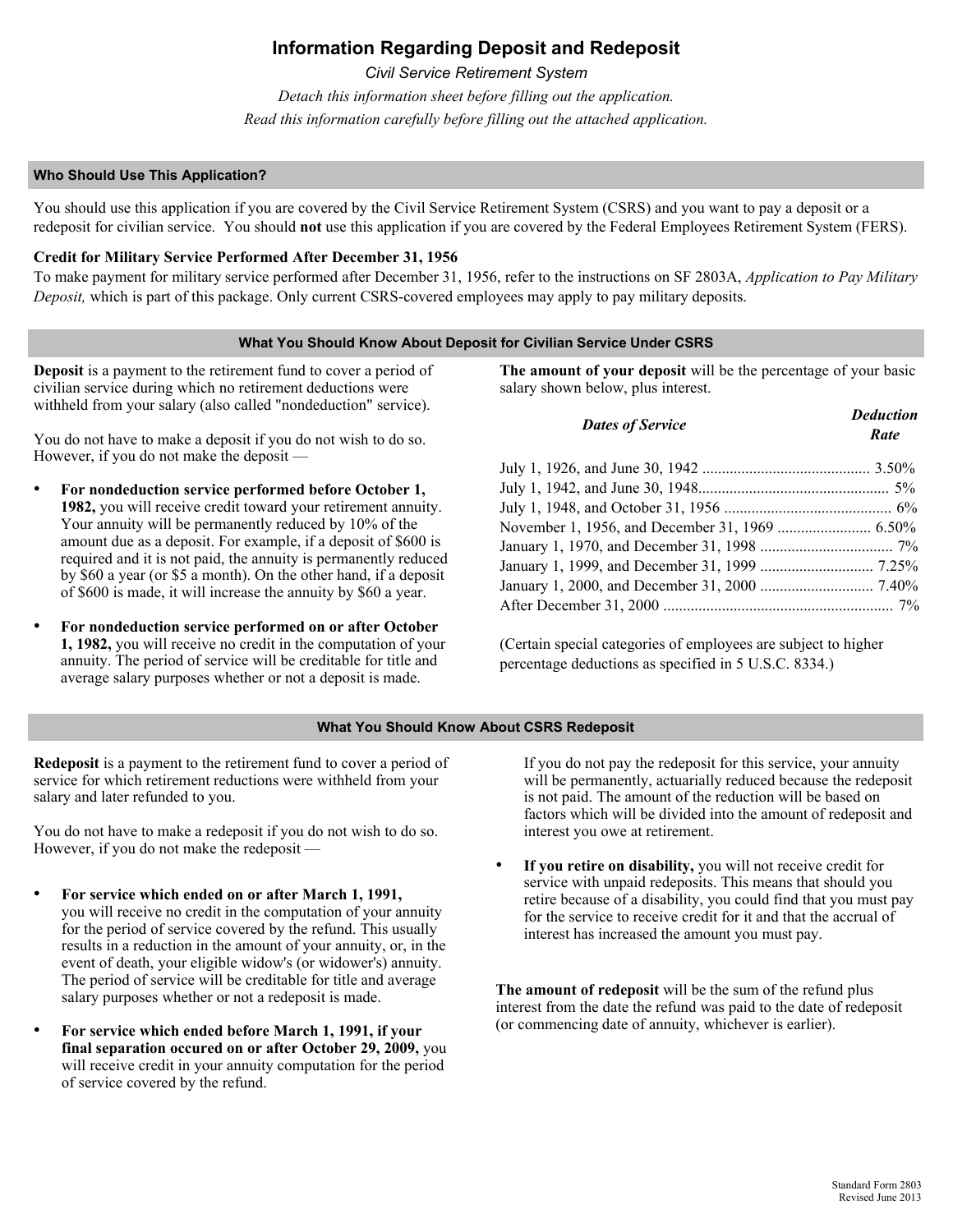#### **How Interest Is Computed on Deposits How Interest Is Computed on Redeposits**

**Interest** is computed on the deposit from the midpoint of each **Interest** is computed on the redeposit from the date the refund period of nondeduction service. Was paid.

- Interest for nondeduction service performed before October 1, 1982, accrues **daily** and is charged at the following rates, compounded annually:
	- 4 percent through December 31, 1947; and
	- 3 percent from 1948 through the date the deposit is made or to the commencing date of annuity, whichever is earlier.

Additional interest does not accrue if payment is made in full within 30 days after the Office of Personnel Management (OPM) issues the billing statement.

- Interest for nondeduction service performed on or after October 1, 1982, accrues **annually,** is compounded annually on December 31 of each year, and is charged at the following rates:
	- 3 percent through December 31, 1984; and
	- At a variable rate determined annually by the Department of Treasury beginning January 1, 1985. The variable interest rate for any year equals the overall average yield to the fund from retirement securities during the preceding fiscal year.

No interest is charged for a year when payment in full is received by December 31 of that year.

- If the refund was based on an application received by the employing agency or OPM before October 1, 1982, interest on the redeposit accrues **daily** beginning on the date the refund was paid and is charged at the following rates, compounded annually:
	- 4 percent through December 31, 1947; and
	- 3 percent from 1948 through the date the redeposit is made, or to the commencing date of annuity, whichever is earlier.

Additional interest does not accrue if full payment is made within 30 days after the billing statement is issued.

- If the refund was based on an application received by the employing agency or OPM after September 30, 1982, interest is charged beginning on the date the refund was paid, at the following rates, compounded annually:
	- 3 percent through December 31, 1984; and
	- A variable rate determined by the Department of Treasury beginning January 1, 1985. The variable rate for any year equals the overall average yield to the fund from retirement securities during the preceding fiscal year.

For post-September 30, 1982, refunds, interest is not charged for a year when payment in full is received by December 31 of that year.

# **Procedures Governing Civil Service Retirement System (CSRS) Deposit And Redeposit**

*Deposits and redeposits* can be made by employees now serving under the CSRS, by separated employees who are entitled (or would be entitled after paying for service) to an annuity, or by eligible widows, widowers, or former spouses of deceased employees. An applicant for retirement is automatically given an opportunity to make the deposit for nondeduction service performed on or after October 1, 1982, and any redeposit when the application for retirement is processed. An applicant for retirement must specifically request an opportunity to make a deposit for nondeduction service performed before October 1, 1982. **An employee should not file an application to make deposit or redeposit if he or she contemplates retirement within six months.** 

*If you are employed* by the Federal or District of Columbia Government, you must send your completed application to your department or agency first because they must certify it.

*If you are separated* from the Federal or District of Columbia Government, send your completed application directly to the Office of Personnel Management, Retirement Operations Center, Deposit Section, P.O. Box 45, Boyers, PA 16017-0045.

*Instructions* for making payment together with a statement for the amount due will be sent to you as soon as the processing of your application is completed.

Installment payments of at least \$50 are acceptable. However, interest accrues on the unpaid balance. You may authorize direct debit payments. You will receive information about how to authorize direct debit payments when you receive your statement.

*Specify the service you want to pay for.* Contact your retirement counselor to discuss the advantages of paying for one period of service over another before you make your decision. After you have paid in full for the period of service you select, please notify us if you want us to bill you for any other service.

*You cannot withdraw the payments you make* unless you become eligible for and obtain a refund of all your retirement deductions.

*Additional information* and assistance in completing this application may be obtained from the personnel office of the Government department or agency in which you are employed. If this source of information is not available to you, contact the Office of Personnel Management, Civil Service Retirement System, Boyers, PA 16017-0045, or call us at 1-888-767-6738 (TTY: 1-855-887-4957) Monday through Friday from 7:30 AM to 7:45 PM Eastern Time.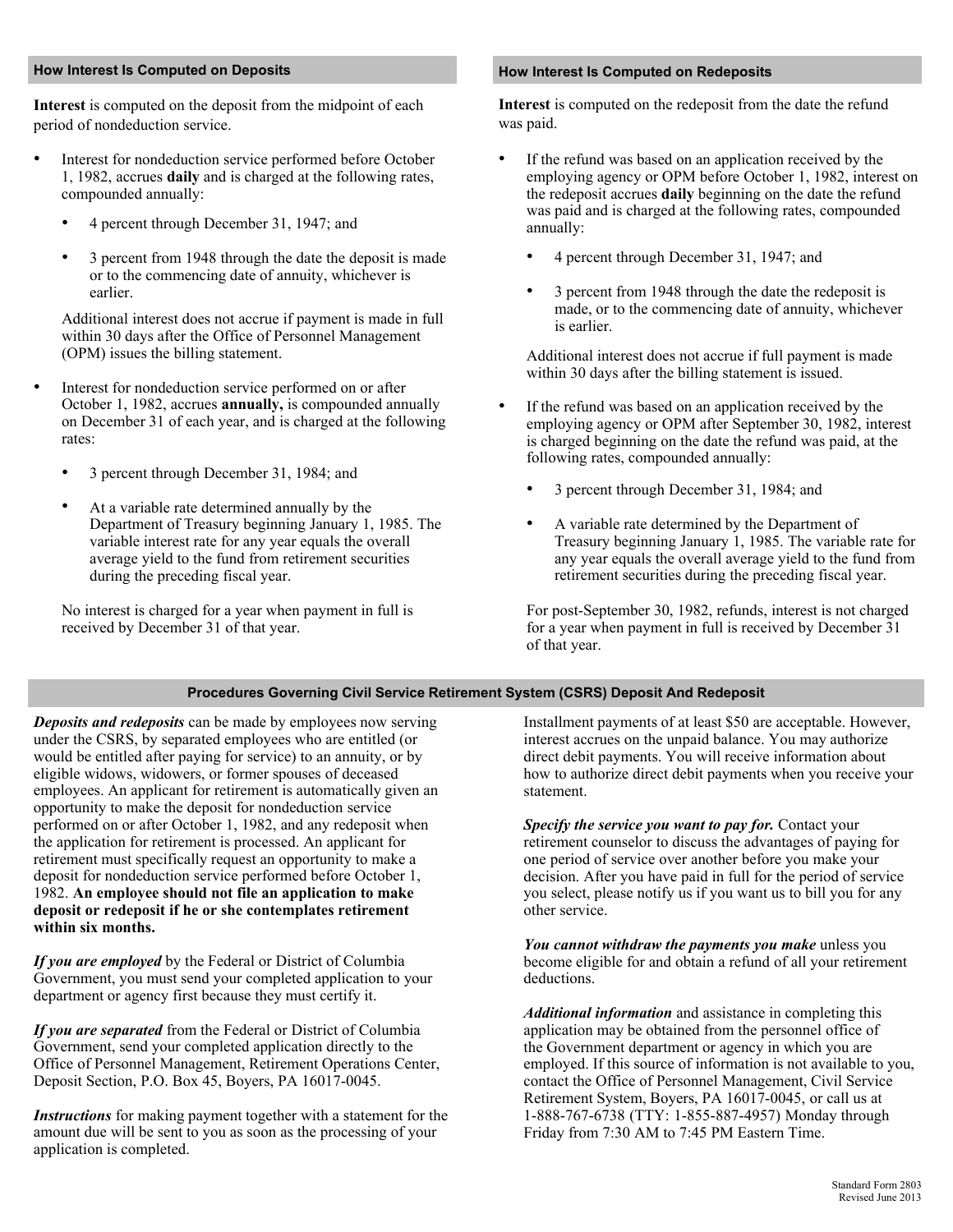# **Application To Pay Military Deposit For Military Service Performed After December 31, 1956**

*You must be currently employed and covered under CSRS to make the military deposit. You must complete the deposit in full before the separation on which your retirement benefit will be based.*

| <b>Employee's Name</b>                           |                                       |                                                                                                                       | Date of Birth (mm/dd/yyyy)                                                                           |         | Social Security Number                             |  |  |
|--------------------------------------------------|---------------------------------------|-----------------------------------------------------------------------------------------------------------------------|------------------------------------------------------------------------------------------------------|---------|----------------------------------------------------|--|--|
| 1. Information About Employee's Military Service |                                       |                                                                                                                       |                                                                                                      |         |                                                    |  |  |
| To Be Completed By Employee                      |                                       |                                                                                                                       | Agency Use Only (To Be Completed By Agency HR Office)                                                |         |                                                    |  |  |
| <b>Branch of Military</b>                        | <b>Period of Service</b>              |                                                                                                                       | <b>Does Alternative Deposit Calculation</b><br><b>Under USERRA Apply?</b><br>(Check appropriate box) |         | <b>Interest Accrual Date (IAD)</b><br>(mm/dd/yyyy) |  |  |
|                                                  | <b>Beginning Date</b><br>(mm/dd/yyyy) | <b>Ending Date</b><br>(mm/dd/yyyy)                                                                                    | Yes                                                                                                  | $N_{0}$ |                                                    |  |  |
|                                                  |                                       |                                                                                                                       |                                                                                                      |         |                                                    |  |  |
|                                                  |                                       |                                                                                                                       |                                                                                                      |         |                                                    |  |  |
|                                                  |                                       |                                                                                                                       |                                                                                                      |         |                                                    |  |  |
|                                                  |                                       |                                                                                                                       |                                                                                                      |         |                                                    |  |  |
|                                                  |                                       |                                                                                                                       |                                                                                                      |         |                                                    |  |  |
|                                                  |                                       |                                                                                                                       |                                                                                                      |         |                                                    |  |  |
|                                                  |                                       | The information entered above is based on official records of this<br><b>Certification:</b><br>agency and is correct. |                                                                                                      |         |                                                    |  |  |
|                                                  |                                       |                                                                                                                       | Agency Official Signature                                                                            |         | Date (mm/dd/yyyy)                                  |  |  |

# **2. Employee's Acknowledgment of Understanding of Military Service Credit and Deposit Rules**

I am currently employed in a position where deductions for the Civil Service Retirement System (CSRS) are being deducted from my salary, and I wish to pay the deposit necessary to obtain credit for my military service after 1956. I understand that I must pay the entire deposit to my employing agency before separation for retirement. I further understand that the military deposit cannot be deemed paid at retirement if I am eligible for and elect an alternative annuity. If I do elect the alternative annuity upon retirement, any completed military deposits made to the Fund will be refunded to me along with any other retirement contributions or payments I made to the Fund. Once I complete the deposit in full, I understand that it can only be refunded to me if I become eligible for a refund of my retirement contributions or retire without waiving my military retired pay (if any).

I understand that for any given full period of military service that I have performed, if I do not complete the deposit for that full period of military service, any payments I made that were applied to that full period of military service will be refunded to me when I retire or when I become eligible for a refund of my retirement contributions. I also understand each of the following service credit rules and how they apply to any given full period of military service that I have performed for which I have not completed the military deposit:

- For each period of military service performed after 1956:
	- If the first time I worked in a position where CSRS deductions were withheld from my salary was on or after October 1, 1982, the post-1956 military service will not be used to compute or establish title to CSRS annuity if I do not complete the deposit before I separate for retirement.
	- If the first time I worked in a position where CSRS deductions were withheld from my salary was before October 1, 1982, the post-1956 military service will not be used to compute my annuity at age 62 (or when I retire, if I retire after age 62), if I am eligible for Social Security benefits at that time.

Finally, I understand that payment of this deposit will not make my military service creditable if it is otherwise not creditable under CSRS. I realize that the Office of Personnel Management (OPM) is solely responsible for adjudicating and administering civil service retirement benefits. I understand that OPM will determine if my military service can be credited in my CSRS retirement when I apply for my retirement benefits.

| <b>Employee's Signature</b> | Email address | Telephone number where you can be reached during the | Date $(mm/dd/yyyy)$ |
|-----------------------------|---------------|------------------------------------------------------|---------------------|
|                             |               | dav                                                  |                     |
|                             |               |                                                      |                     |
|                             |               |                                                      | Standard Form 2803A |
| <b>SAVE</b><br><b>PRINT</b> | <b>CLEAR</b>  |                                                      | June 2013           |